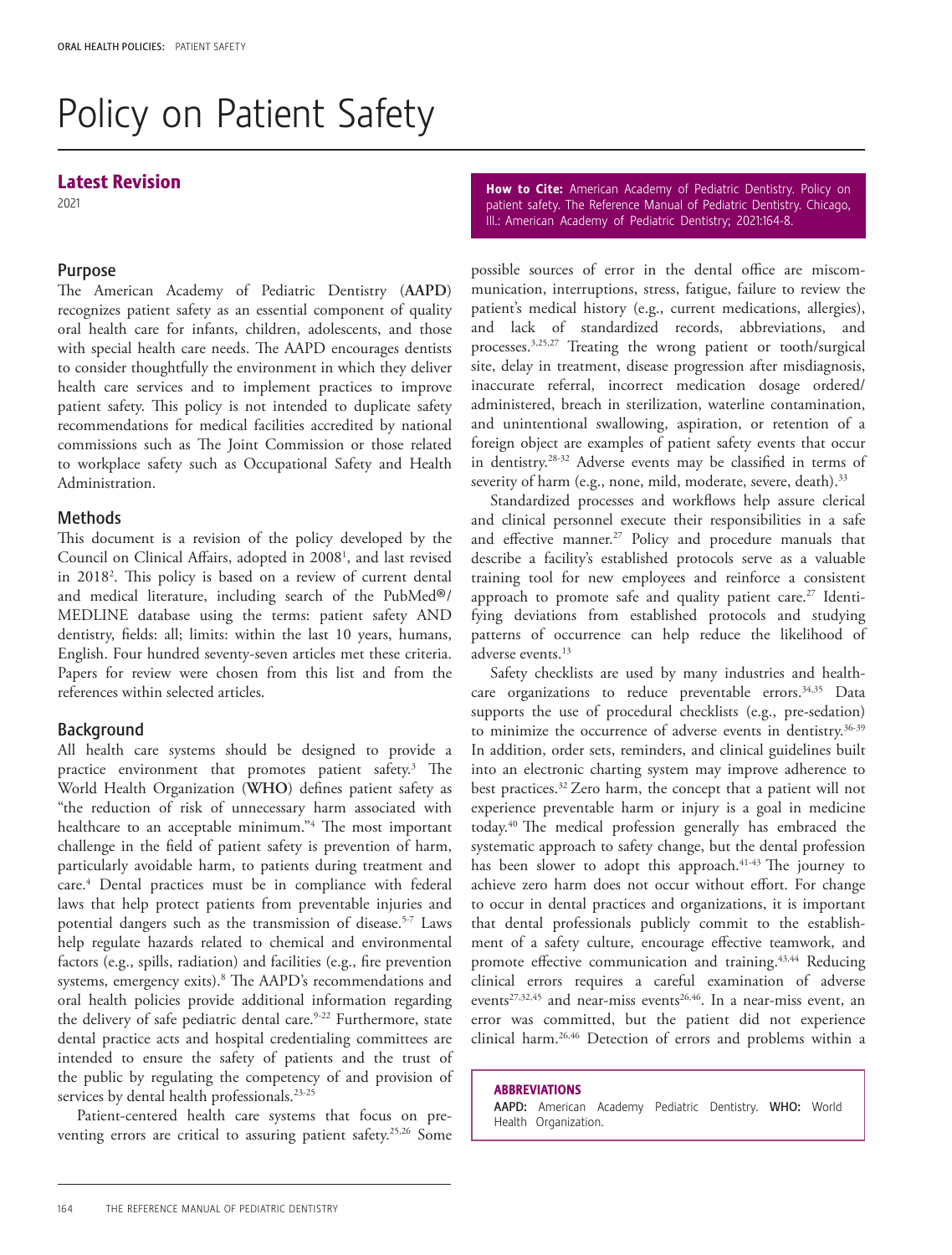practice or organization may be used as teaching points to motivate changes and avoid recurrence.<sup> $47$ </sup> A root cause analysis can be conducted to determine causal factors and corrective actions so these types of events may be avoided in the future.34,40,44,48 Embracing a patient safety culture demands a non-punitive or no-blame environment that encourages all personnel to report errors and intervene in matters of patient safety.<sup>26,48</sup> Alternatively, a fair and just culture is one that learns and improves by openly identifying and examining its own weaknesses; individuals know that they are accountable for their actions but will not be blamed for system faults in their work environment beyond their control.<sup>40,44</sup> Evidencebased systems have been designed for healthcare professionals to improve team awareness, clarify roles and responsibilities, resolve conflicts, improve information sharing, and eliminate barriers to patient safety.<sup>40,49,50</sup>

The environment in which dental care is delivered impacts patient safety. In addition to structural issues regulated by state and local laws, other design features should be planned and periodically evaluated for patient safety, especially as they apply to young children. Play structures, games, and toys are possible sources for accidents and infection.<sup>51,52</sup>

The dental patient would benefit from a practitioner who follows current literature and participates in professional continuing education courses to increase awareness and knowledge of best current practices and public health concerns. Scientific knowledge and technology continually advance, and patterns of care evolve due, in part, to recommendations by organizations with recognized professional expertise and stature, including the American Dental Association, The Joint Commission, WHO, Institute for Health Improvement, and Agency for Health-care Research and Quality. Data-driven solutions are possible through documenting, recording, reporting, and analyzing patient safety events.<sup>30,41,53</sup> Continuous quality improvement efforts including outcome measure analysis to improve patient safety should be implemented into practices.32,54 Patient safety incident disclosure is lower in dentistry compared with medicine since a dental-specific reporting system does not exist in the United States.<sup>41,42</sup> Identifiable patient information that is collected for analysis is considered protected under the Health Insurance Portability and Accountability Act (HIPAA).<sup>55</sup>

Dental practitioners should be aware of and minimize the potential for patient fire during procedures when an ignition source, fuel, and oxidizer are present simultaneously.<sup>56-58</sup> (Figure) Patient fire is rare but can result in injury and death.56,57 Sparks from burs, lasers, and electrosurgical units can serve as an ignition source.<sup>57</sup> Combustible agents (e.g., dry gauze, throat pack, paper and cotton products; hair; petroleum-based lubricants; alcohol-based products; rubber dam and nitrous mask) can act as a fuel.<sup>57</sup> Delivery of nitrous oxide and/or oxygen, both of which are oxidizers, can produce an oxidizer enriched atmosphere (OEA).



Figure. Dental fire triangle: dental fire may result when all three factors are present simultaneously.

#### Policy statement

To promote patient safety, the AAPD encourages:

- patient safety instruction in dental curricula to promote safe, patient-centered care.
- professional continuing education by all licensed dental professionals to maintain familiarity with current regulations, technology, and clinical practices.
- compliance with and recognition of the importance of infection control policies, procedures, and practices in dental health care settings in order to prevent disease transmission from patient to care provider, from care provider to patient, and from patient to patient.<sup>4-6</sup>
- routine inspection of physical facility in regards to patient safety. This includes development and periodic review of office emergency and fire safety protocols and routine inspection and maintenance of clinical equipment.
- recognition that informed consent by the parent, and assent from the child when applicable, is essential in the delivery of health care<sup>10</sup> and effective relationship/ communication practices can help avoid problems and adverse events. The parent should understand and be actively engaged in the planned treatment.
- accuracy of patient identification with the use of at least two patient identifiers, such as name and date of birth, when providing care, treatment, or services.
- an accurate and complete patient chart that can be interpreted by a knowledgeable third party.<sup>21</sup> Standardizing abbreviations, acronyms, and symbols throughout the record is recommended.<sup>21</sup>
- an accurate, comprehensive, and up-to-date medical/ dental history including medications and allergy list to ensure patient safety during each visit. Ongoing communication with health care providers, both medical and dental, who manage the child's health helps ensure comprehensive, coordinated care of each patient.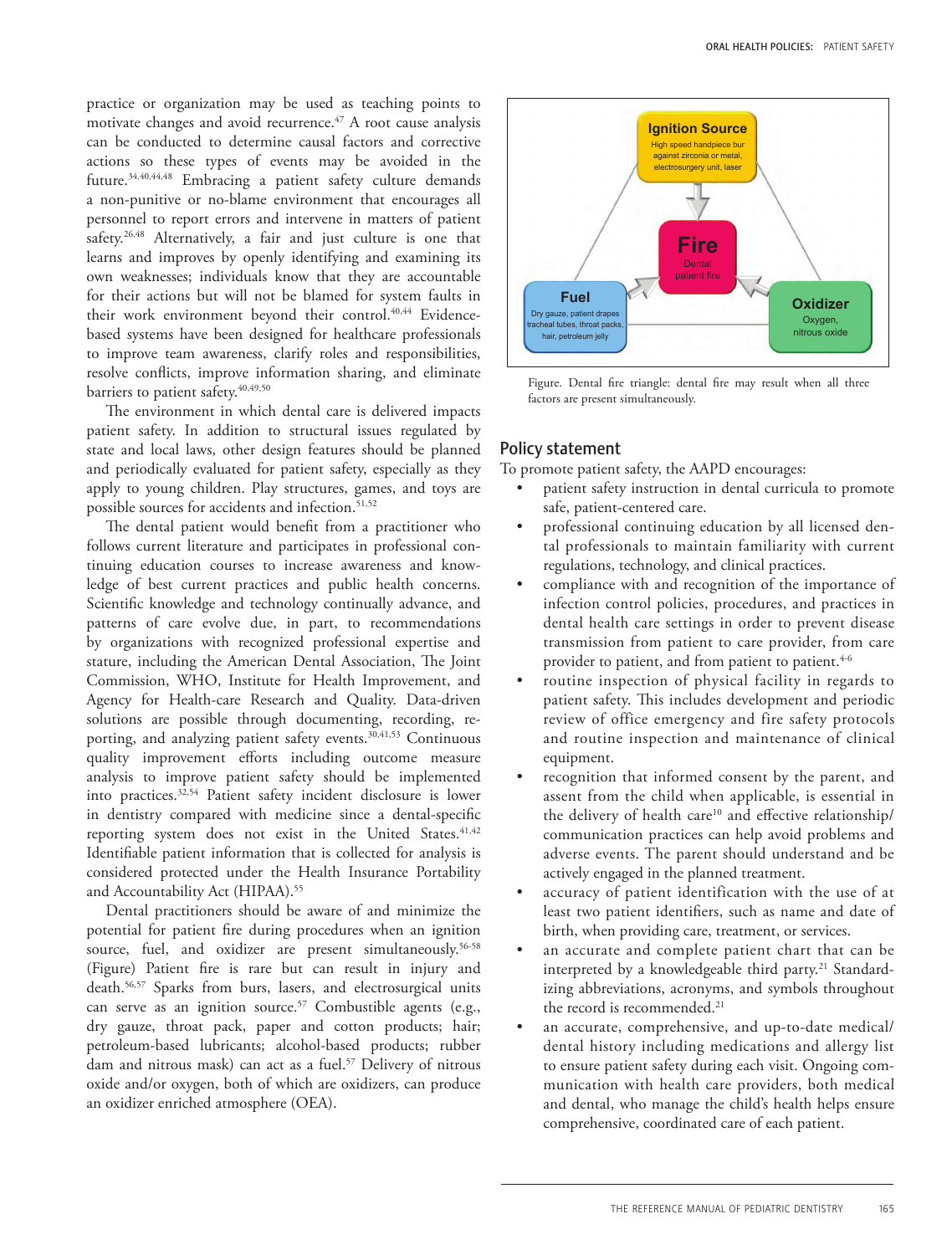- a pause or time out with dental team members present before an invasive procedure to confirm the patient, planned procedure, and tooth/surgical site are correct.
- inclusion of fire prevention and management protocols in procedure and emergency plans. A time out may be used to assess the fire potential<sup>57</sup> of a procedure when nitrous oxide or oxygen is to be used. If an ignition source and fuel are present, risk of a patient fire may be reduced by monitoring the flow of gases and using high volume suction for at least one minute prior to the use of a potential ignition source.<sup>57,59</sup> In addition, maintaining a moist working field and avoiding cutting dry can decrease fire risk.<sup>58,59</sup>
- appropriate staffing and supervision of patients treated in the dental office.
- adherence to AAPD recommendations on behavior guidance,9 especially as they pertain to use of advanced behavior guidance techniques (i.e., protective stabilization, sedation, general anesthesia).
- standardization and consistency of processes within the practice. A policies and procedures manual, with ongoing review and revision, could help increase employee awareness and decrease the likelihood of untoward events. Dentists should emphasize procedural protocols that protect the patient's airway (e.g., rubber dam isolation), guard against unintended retained foreign objects (e.g., surgical counts; observation of placement/removal of throat packs, retraction cords, cotton pellets, and orthodontic separators), and minimize opportunity for iatrogenic injury during delivery of care (e.g., protective eyewear).
- minimizing exposure to nitrous oxide by maintaining the lowest practical levels in the dental environment. This includes routine inspection and maintenance of nitrous oxide delivery equipment as well as adherence to clinical recommendations for patient selection and delivery of inhalation agents.
- minimizing radiation exposure through adherence to the as low as reasonably achievable (ALARA) principle, equipment inspection and maintenance, and patient selection criteria.
- all facilities performing sedation for diagnostic and therapeutic procedures to maintain records that track adverse events. Such events then can be examined for assessment of risk reduction and improvement in patient safety.
- dentists who utilize in-office anesthesia providers take all necessary measures to minimize risk to patients. Prior to delivery of sedation/general anesthesia, appropriate documentation shall address rationale for sedation/ general anesthesia, informed consent, instructions to parent, dietary precautions, preoperative health evaluation, and any prescriptions along with the instructions given for their use. Rescue equipment should have

regular safety and function testing and medications should not be expired. The dentist and anesthesia providers must communicate during treatment to share concerns about the airway or other details of patient safety.

- ongoing quality improvement strategies and routine assessment of risk, adverse events, and near misses. A plan for improvement in patient safety and satisfaction is imperative for such strategies.<sup>40</sup>
- comprehensive review and documentation of indication for medication order/administration. This includes a review of current medications, allergies, drug interactions, and correct calculation of dosage.
- vigilance in monitoring public health concerns (e.g., severe acute respiratory syndrome coronavirus 2 [SARS-CoV-2]). This includes taking appropriate steps to ensure patient and staff safety as recommended by local and national sources with recognized expertise.
- promoting a culture where staff members are empowered and encouraged to speak up or intervene in matters of patient safety.

#### References

- 1. American Academy of Pediatric Dentistry. Policy on patient safety. Pediatr Dent 2008;30(suppl):80-2.
- 2. American Academy of Pediatric Dentistry. Policy on patient safety. Pediatr Dent 2018;40(special issue):135-8.
- 3. Bailey E, Tickle M, Campbell S. Patient safety in primary care dentistry: Where are we now? Br Dent J 2014;217 (7):333-44.
- 4. World Health Organization. Patient safety: Making health care safer. Geneva, Switzerland: World Health Organization; 2017. License CC BY-NC-SA 3.0 IGO. Available at: "http://apps.who.int/iris/bitstream/handle /10665/255507/WHO-HIS-SDS-2017.11-eng.pdf? sequence=1&isAllowed=y". Accessed October 18, 2021.
- 5. Boyce JM, Pittet D, Healthcare Infection Control Practices Advisory Committee, HICPAC/SHEA/APIC/IDSA Hand Hygiene Task Force. Guideline for hand hygiene in health-care settings. Available at: "http://www.cdc. gov/mmwr/preview/mmwrhtml/rr5116a1.htm". Accessed October 18, 2021.
- 6. World Health Organization. WHO guidelines on hand hygiene in health care. Available at: "https://www.who. int/publications/i/item/9789241597906". Accessed October 18, 2021.
- 7. American Academy of Pediatric Dentistry. Policy on infection control. The Reference Manual of Pediatric Dentistry. Chicago Ill.: American Academy of Pediatric Dentistry; 2021:178-81.
- 8. U.S. Department of Labor, Occupational Safety and Health Administration. OSHA Law and Regulations. Available at: "https://www.osha.gov/law-regs.html". Accessed October 18, 2021.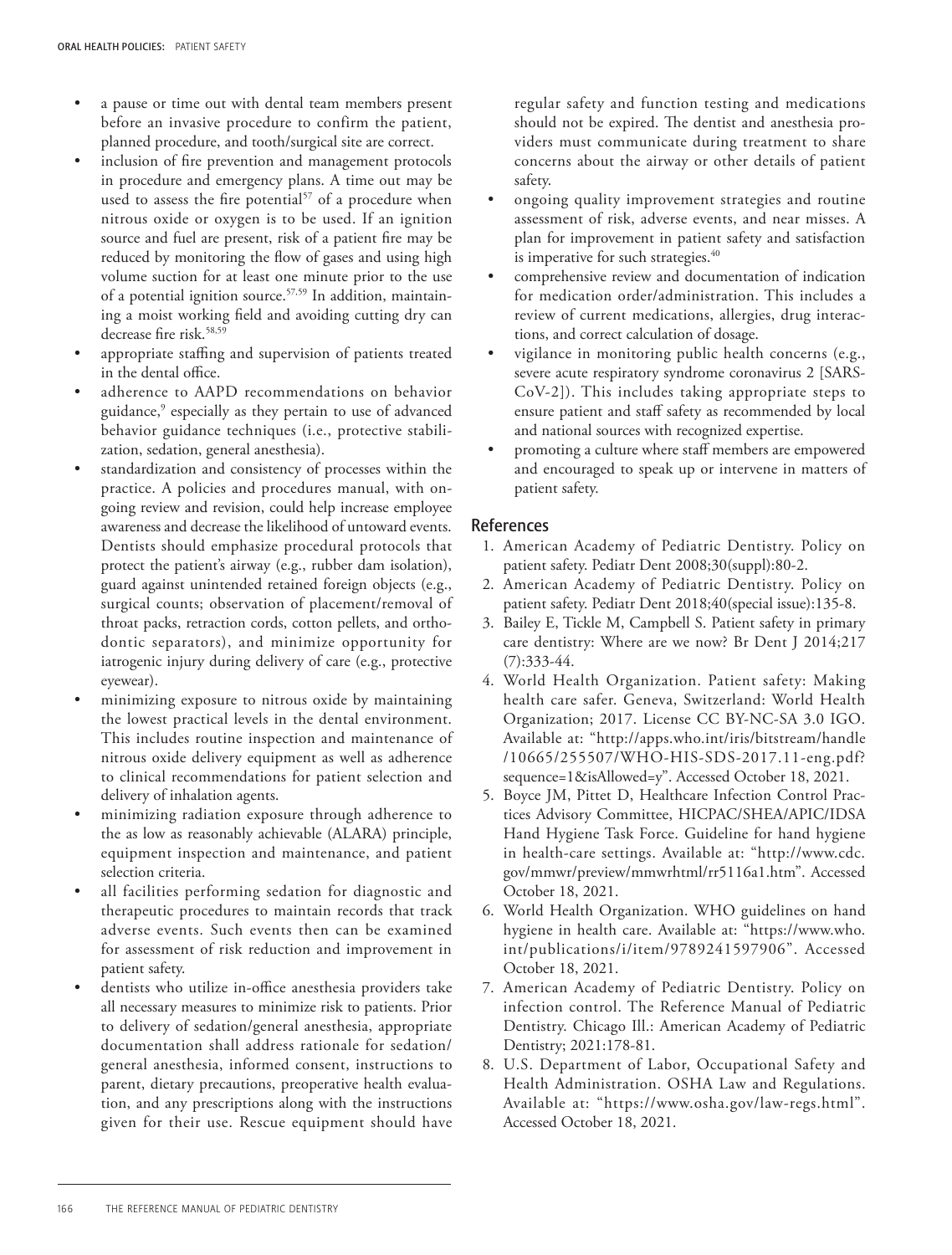- 9. American Academy of Pediatric Dentistry. Behavior guidance for the pediatric dental patient. The Reference Manual of Pediatric Dentistry. Chicago Ill.: American Academy of Pediatric Dentistry; 2021:306-24.
- 10. American Academy of Pediatric Dentistry. Informed consent. The Reference Manual of Pediatric Dentistry. Chicago Ill.: American Academy of Pediatric Dentistry; 2021:480-3.
- 11. American Academy of Pediatric Dentistry. Pediatric restorative dentistry. The Reference Manual of Pediatric Dentistry. Chicago Ill.: American Academy of Pediatric Dentistry; 2021:386-98.
- 12. American Academy of Pediatric Dentistry. Policy on acute pediatric dental pain management. The Reference Manual of Pediatric Dentistry. Chicago Ill.: American Academy of Pediatric Dentistry; 2021:127-9.
- 13. American Academy of Pediatric Dentistry. Policy on minimizing occupational health hazards associated with nitrous oxide. The Reference Manual of Pediatric Dentistry. Chicago Ill.: American Academy of Pediatric Dentistry; 2021:130-1.
- 14. American Academy of Pediatric Dentistry. Prescribing dental radiographs for infants, children, adolescents, and individuals with special health care needs. The Reference Manual of Pediatric Dentistry. Chicago Ill.: American Academy of Pediatric Dentistry; 2021:258-61.
- 15. American Academy of Pediatric Dentistry. Protective stabilization for pediatric dental patients. The Reference Manual of Pediatric Dentistry. Chicago Ill.: American Academy of Pediatric Dentistry; 2021:325-31.
- 16. American Academy of Pediatric Dentistry. Use of anesthesia providers in the administration of office-based deep sedation/general anesthesia to the pediatric dental patient. The Reference Manual of Pediatric Dentistry. Chicago Ill.: American Academy of Pediatric Dentistry; 2021:372-6.
- 17. American Academy of Pediatric Dentistry. Use of antibiotic therapy for pediatric dental patients. The Reference Manual of Pediatric Dentistry. Chicago Ill.: American Academy of Pediatric Dentistry; 2021:461-4.
- 18. American Academy of Pediatric Dentistry. Use of local anesthesia in pediatric dental patients. The Reference Manual of Pediatric Dentistry. Chicago Ill.: American Academy of Pediatric Dentistry; 2021:332-7.
- 19. American Academy of Pediatric Dentistry. Use of nitrous oxide for pediatric dental patients. The Reference Manual of Pediatric Dentistry. Chicago Ill.: American Academy of Pediatric Dentistry; 2021:338-43.
- 20. American Academy of Pediatric Dentistry. Oral health care for the pregnant pediatric dental patient. The Reference Manual of Pediatric Dentistry. Chicago Ill.: American Academy of Pediatric Dentistry; 2021:277-86.
- 21. American Academy of Pediatric Dentistry. Recordkeeping. The Reference Manual of Pediatric Dentistry. Chicago, Ill.: American Academy of Pediatric Dentistry; 2021:484-91.
- 22. Cote CJ, Wilson S. American Academy of Pediatric Dentistry, American Academy of Pediatrics. Guidelines for monitoring and management of pediatric patients before, during, and after sedation for diagnostic and therapeutic procedures. Pediatr Dent 2019;41(4):E26-E52.
- 23. American Association of Dental Boards. Composite. 31st ed. Chicago, Ill.: American Association of Dental Boards; 2020:1-110.
- 24. American Academy of Pediatric Dentistry. Policy on hospital staff membership. The Reference Manual of Pediatric Dentistry. Chicago Ill.: American Academy of Pediatric Dentistry; 2021:134-5.
- 25. The Joint Commission. 2020 National Patient Safety Goals Ambulatory Care Program. Available at: "https:// www.jointcommission.org/-/media/tjc/documents/ standards/national-patient-safety-goals/2020/simplified \_2020-hap-npsgs-eff-july-final.pdf ". Accessed October 18, 2021.
- 26. Ramoni RB, Walji MF, White J, et al. From good to better: Towards a patient safety initiative in dentistry. J Am Dent Assoc 2012;143(9):956-60.
- 27. Jadhav A, Kumar S, Acharya S, Payoshnee B, Ganta S. Patient safety practices in dentistry: A review. Int J Sci Study 2016;3(10):163-5.
- 28. Black I, Bowie P. Patient safety in dentistry: Development of a candidate 'never event' list for primary care. Br Dent J 2017;222(10):782-8.
- 29. Cullingham P, Saksena A, Pemberton MN. Patient safety: Reducing the risk of wrong tooth extraction. Br Dent J 2017;222(10):759-63.
- 30. Obadan EM, Ramoni RB, Kalenderian E. Lessons learned from dental patient safety case reports. J Am Dent Assoc 2015;146(5):318-26.
- 31. Ensaldo-Carrasco E, Suarez-Ortegon MF, Carson-Stevens A, Cresswell K, Bedi R, Sheikh A. Patient safety incidents and adverse events in ambulatory dental care: A systematic scoping review. J Patient Saf 2021;17(5):381-91. Available at: "https://doi.org/10.1097/PTS.00000000 00000316". Accessed October 18, 2021.
- 32. American Academy of Pediatrics. Principles of patient safety in pediatrics: Reducing harm due to medical care. Pediatrics 2011;127(6):1199-210. Erratum in Pediatrics 2011;128(6):1212.
- 33. Kalenderian E, Obadan-Udoh E, Maramaldi P, et al. Classifying adverse events in the dental office. J Patient Saf 2021;17(6):e540-e556. Available at: "https://doi. org/10.1097/PTS.0000000000000407". Accessed October 18, 2021.
- 34. Harden SW, Roberson JB. 8.5 tips for dental safety checklists. Todays FDA 2013;25(6):40-3, 45.
- 35. World Health Organization. Surgical Safety Checklist 2009. Available at: "http://apps.who.int/iris/bitstream/ 10665/44186/2/9789241598590\_eng\_Checklist.pdf ". Accessed October 18, 2021.

*References continued on the next page.*